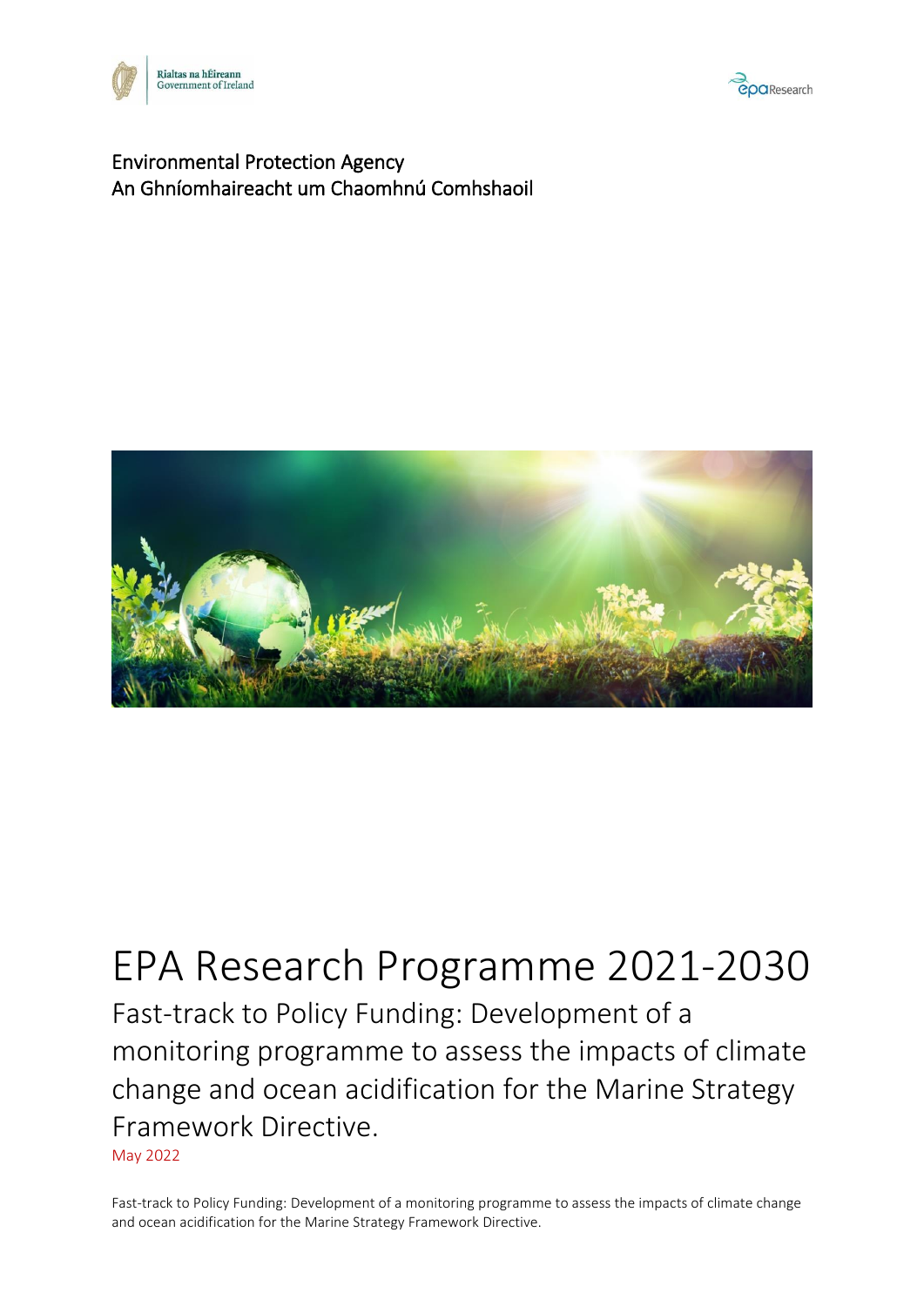

# EPA Research Fast-track to Policy Funding

This document provides the Technical Description for the Environmental Protection Agency (EPA) Fast-track to Policy Funding towards the development of a monitoring programme to assess the impacts of climate change and ocean acidification for the Marine Strategy Framework Directive.

Applicants should read the following carefully and consult the other documentation provided (e.g. EPA Research Programme 2021-2030 Fast-track to Policy Funding Guidelines and Terms & Conditions).

## **Contents**

| Please consult the EPA Research Programme 2021-2030 Fast-track to Policy Funding Guidelines and<br>Terms & Conditions for the full list of expected outputs and interim/final reporting requirements.  4 |  |
|----------------------------------------------------------------------------------------------------------------------------------------------------------------------------------------------------------|--|
|                                                                                                                                                                                                          |  |
|                                                                                                                                                                                                          |  |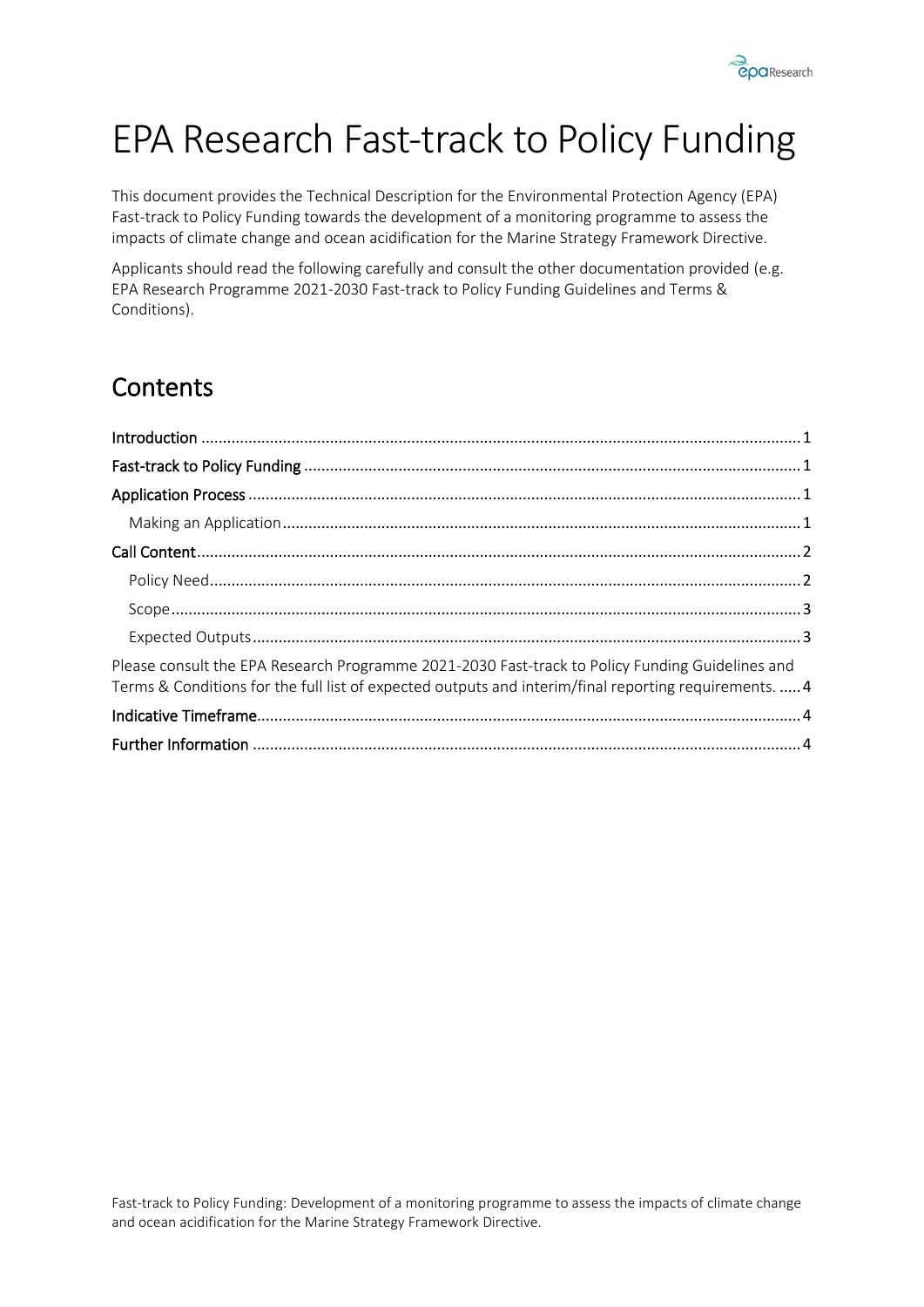

### <span id="page-2-0"></span>Introduction

EPA Research 2030<sup>1</sup> is the ten-year high-level framework for the EPA's research programme (2021-2030), designed to be agile, responsive and flexible.

Environmental policies must be underpinned by an in-depth level of knowledge that needs to be delivered through a systematic programme of environmental research and assessment. Research can play an important role by generating evidence that will support the design and implementation of effective and robust policy, evaluate its outcomes, and demonstrate its value. EPA Research 2030 will further our understanding of our environmental and natural systems. It will enable the outcomes from research to be put in action to protect and improve our natural and built environment.

### <span id="page-2-1"></span>Fast-track to Policy Funding

Fast-Track to Policy funding aims to provide evidence synthesis, review of policies and best practices to answer urgent emerging policy questions (addressing emerging short-term policy needs). This funding will be provided as short-term evidence-based research studies.

| <b>Fast-track to Policy Funding</b> |                                                                    |  |  |  |
|-------------------------------------|--------------------------------------------------------------------|--|--|--|
| Type of Project                     | Short-term evidence-based research study                           |  |  |  |
|                                     | Indicative Timeline From 2 weeks to 9 months                       |  |  |  |
| Indicative Budget                   | from € 5,000 to € 50,000                                           |  |  |  |
| Outputs                             | Short Summary Evidence Report, published by the EPA, and any other |  |  |  |
|                                     | specific deliverables included in the topic description            |  |  |  |

### <span id="page-2-2"></span>Application Process

#### <span id="page-2-3"></span>Making an Application

Applications must be made online a[t https://epa.smartsimple.ie](https://epa.smartsimple.ie/)

You will also need to refer to the following documentation, which is available to download from the EPA's Online Grant Management and Application Portal or from the EPA website<sup>2</sup>:

- 1. EPA Research Programme 2021-2030 Fast-track to Policy Funding Guidelines and Terms & Conditions); and
- 2. EPA Online Grant Management and Application Portal System User Guides.

<sup>1</sup> <https://www.epa.ie/our-services/research/epa-research-2030/>

<sup>2</sup> <http://www.epa.ie/our-services/research/>

Fast-track to Policy Funding: Development of a monitoring programme to assess the impacts of climate change and ocean acidification for the Marine Strategy Framework Directive.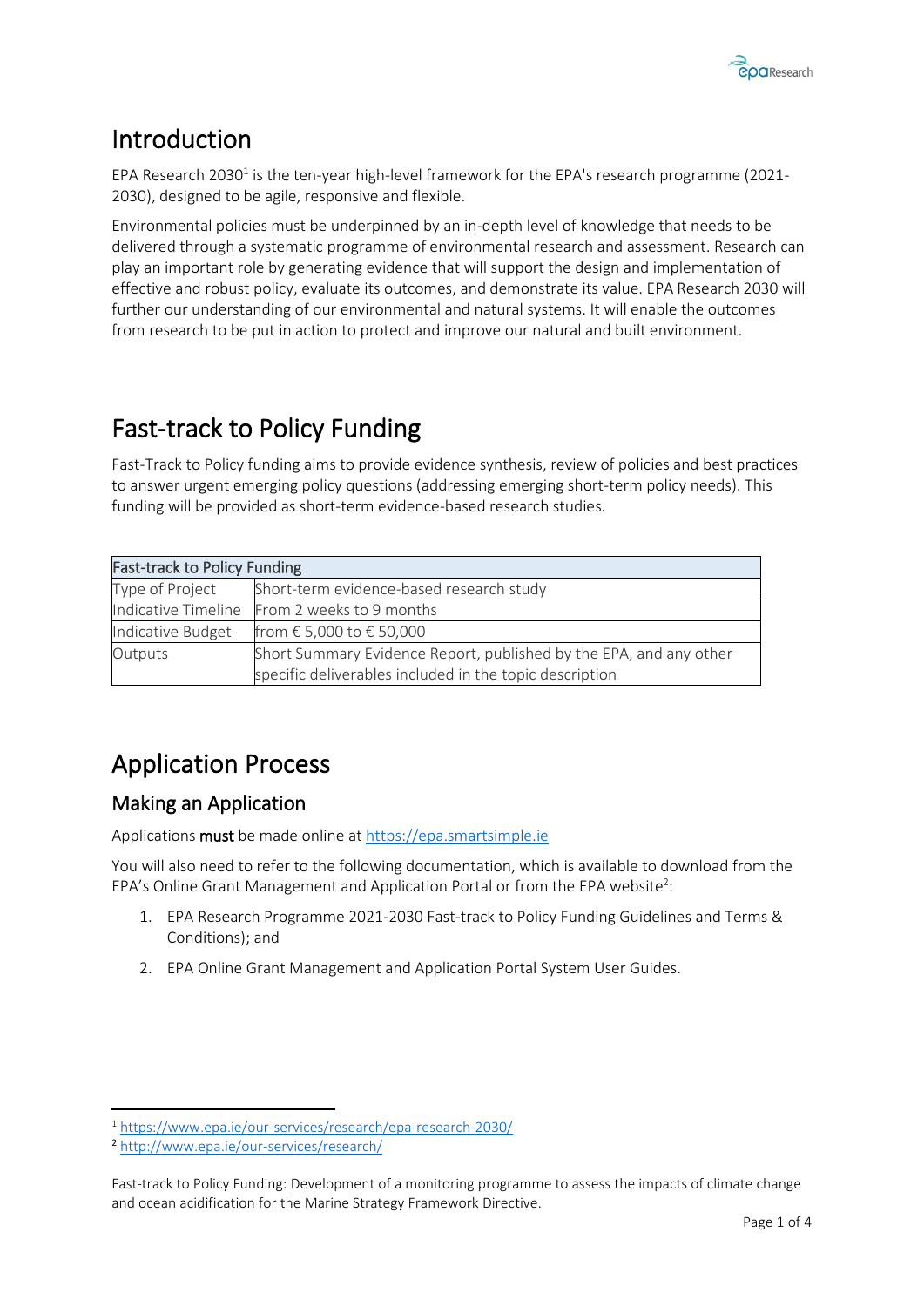

### <span id="page-3-0"></span>Call Content

| <b>Topic Title</b>          | Development of a monitoring programme to assess the impacts of<br>climate change and ocean acidification for the Marine Strategy<br>Framework Directive. |                         |          |
|-----------------------------|----------------------------------------------------------------------------------------------------------------------------------------------------------|-------------------------|----------|
| <b>Call Topic Reference</b> | Delivering a Healthy Environment 2022 Call Topic 12                                                                                                      |                         |          |
| Project Type                | Short-term Evidence-based Research Studies                                                                                                               |                         |          |
| Maximum Budget              | € 50,000                                                                                                                                                 | <b>Maximum Duration</b> | 6 months |
| <b>Latest Start Date</b>    | $21st$ June 2022                                                                                                                                         |                         |          |

#### <span id="page-3-1"></span>Policy Need

The principal EU legislation aimed at protecting the marine environment, the Marine Strategy Framework Directive (MSFD)<sup>3</sup>, is currently under review and will be finalised by July 2023. The MSFD does not currently consider climate change (or ocean acidification). Many MSFD descriptors are likely to be impacted by climate change including biodiversity, food webs, eutrophication and nonindigenous species. It is expected that the review of the Directive, will include the provision for considering the impacts of climate change. In the coming year, Member States will be required to inform this process and consider what climate change monitoring and assessment programmes should look like. In addition to this Ireland, along with 14 other contracting parties and the EU, agreed the OSPAR North-East Atlantic Environment Strategy (NEAES)<sup>4</sup> in September 2021. This strategy has 12 strategic objectives, three of which focus on climate change. The NEAES includes a commitment to assessing climate change impacts in the North-East Atlantic by 2023 and implementing a coordinated long-term monitoring and assessment programme for ocean acidification by 2025. Nationally under Ireland's recent Climate Action Plan (CAP)<sup>5</sup>, the government has made a commitment to develop a monitoring programme to assess the impacts of climate change for the Marine Strategy Framework Directive (Action 415) in 2022. This needs to be delivered by end 2022.

Climate change is one of the biggest threats to our marine environment. Ireland's ability to mitigate, and adapt to, climate change impacts on our seas will be informed by an understanding of how Essential Ocean Variables (EOVs) are evolving now, and in future projected scenarios. Forward planning to ensure these ocean variables are monitored on a continuous basis will allow us to detect baseline changes and assess the impact of climate change on ecosystem functioning. The need to understand the impacts of climate change on our environment has never been greater. It is clear the climate change and ocean acidification will shift the baselines for marine biota, impacting the functioning of all marine ecosystems. In order for Ireland to ensure the integrated delivery of commitments under the MSFD, the OSPAR NEAES and the CAP, there is a need to review current data streams on climate change and ocean acidification in Irish waters, identify gaps in methodology and long-term datasets, and produce a coherent monitoring and assessment programme.

<sup>&</sup>lt;sup>3</sup> [https://ec.europa.eu/info/research-and-innovation/research-area/environment/oceans-and-seas/eu-marine](https://ec.europa.eu/info/research-and-innovation/research-area/environment/oceans-and-seas/eu-marine-strategy-framework-directive_en)[strategy-framework-directive\\_en](https://ec.europa.eu/info/research-and-innovation/research-area/environment/oceans-and-seas/eu-marine-strategy-framework-directive_en)

<sup>4</sup> <https://www.ospar.org/convention/strategy>

<sup>5</sup> <https://www.gov.ie/en/publication/6223e-climate-action-plan-2021/>

Fast-track to Policy Funding: Development of a monitoring programme to assess the impacts of climate change and ocean acidification for the Marine Strategy Framework Directive.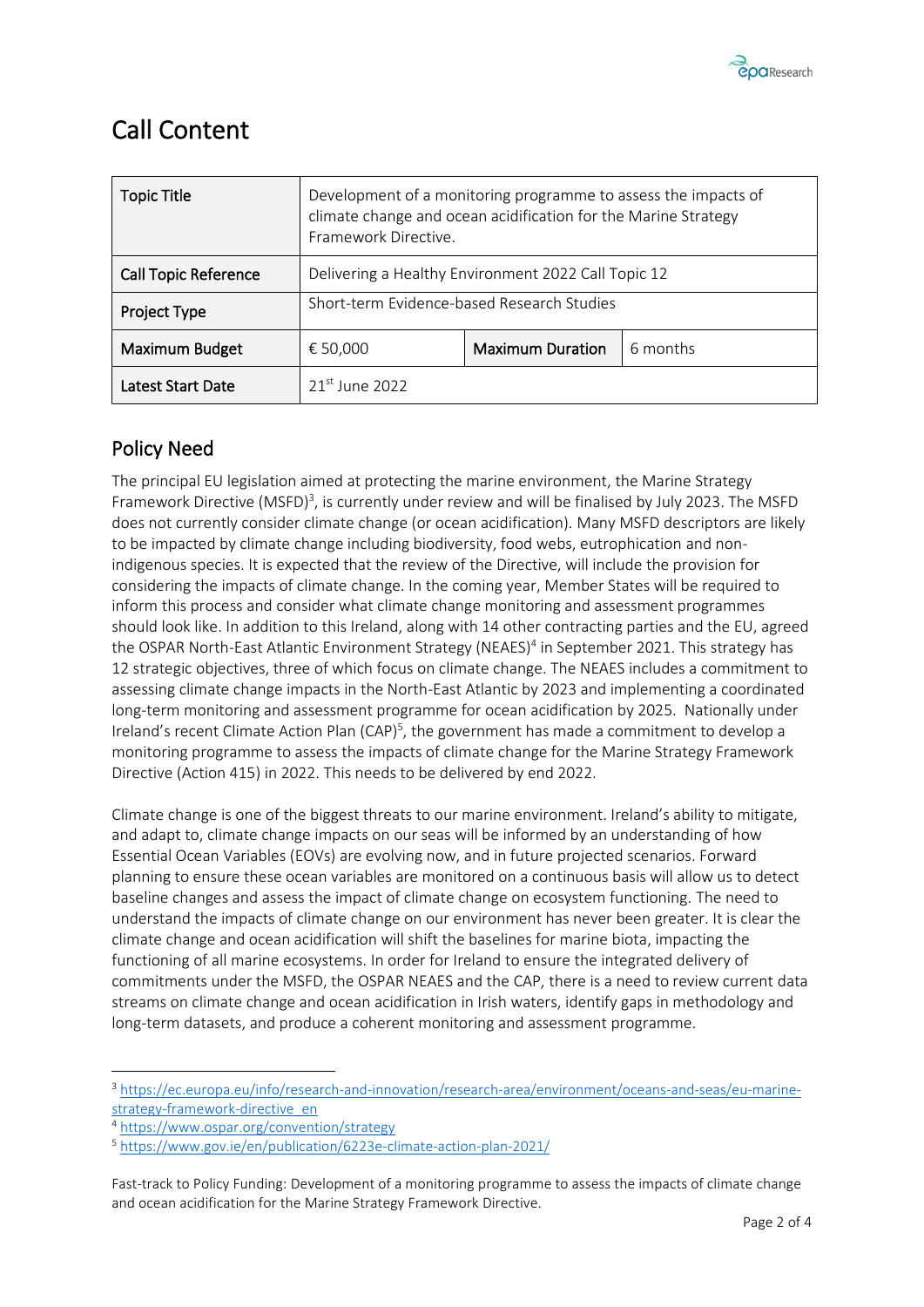

This research will be the first step in ensuring Ireland will have a fit for purpose monitoring programme to ensure a coherent understanding of how climate change and ocean acidification are impacting the marine environment. This research will also help to inform Ireland's input into the review of the European MSFD, which will be finalised in 2023.

#### <span id="page-4-0"></span>Scope

Innovative research proposals are invited to:

- Provide an assessment of current monitoring and data collection of EOVs specifically related to climate change and ocean acidification in Ireland's MSFD area.
- Assess future monitoring, assessment, statistical analysis and modelling needs, to close gaps in current knowledge, and improve understanding of climate change-derived variability and change in environmental conditions (coastal and offshore) of EOVs.
- Analyse the coherence with regional monitoring and assessment programmes including those under the OSPAR Regional Sea Convention and investigate what international datasets can be used to fill the gaps in the spatial coverage of physical and chemical EOVs, e.g. salinity, temperature, oxygen in Irish waters.
- Identify links and gaps in the descriptor data streams (including elements and features in the MSFD EIONET<sup>6</sup> portal) and an assessment of the impact of climate change on biological elements under the MSFD.
- Where possible, identify operational funding required to fill the gaps.

The research should include: Fitness for purpose of current and future monitoring, operational monitoring needs versus project-based monitoring, spatio-temporal aspects of monitoring (e.g. fixed high-frequency, mobile platforms, ship-based sampling), coastal versus ocean monitoring needs, methodologies (noting international guidanc[e GOOS,](https://www.goosocean.org/) [GO-SHIP,](https://www.go-ship.org/) [GOA-ON](http://www.goa-on.org/)<sup>7</sup>), data quality required to discern a climate signal.

#### <span id="page-4-1"></span>Expected Outputs

The outputs from this project include:

• An EPA Evidence Synthesis Report. This report should be written in concise (maximum 30 pages), non-technical, and accessible English and be tailored for non-academics and policy makers. The report will include a series of recommendations for the development of a longterm monitoring programme to generate data time series of critical oceanographic parameters. It will also include different options for implementation and an analysis of strengths and weaknesses of these options in terms of practical feasibility, robustness of scientific knowledge that can be obtained and the capacity of this data to support national adaptation, conservation and environmental management efforts.

It is expected that monthly update meetings will be held.

<sup>6</sup> European Environment Information and Observation Network

<sup>7</sup> GOOS: Global Ocean Observing System, GO-SHIP: The Global Ocean Ship-Based Hydrographic Investigations Program, GOA-ON: Global Ocean Acidification Observing Network

Fast-track to Policy Funding: Development of a monitoring programme to assess the impacts of climate change and ocean acidification for the Marine Strategy Framework Directive.